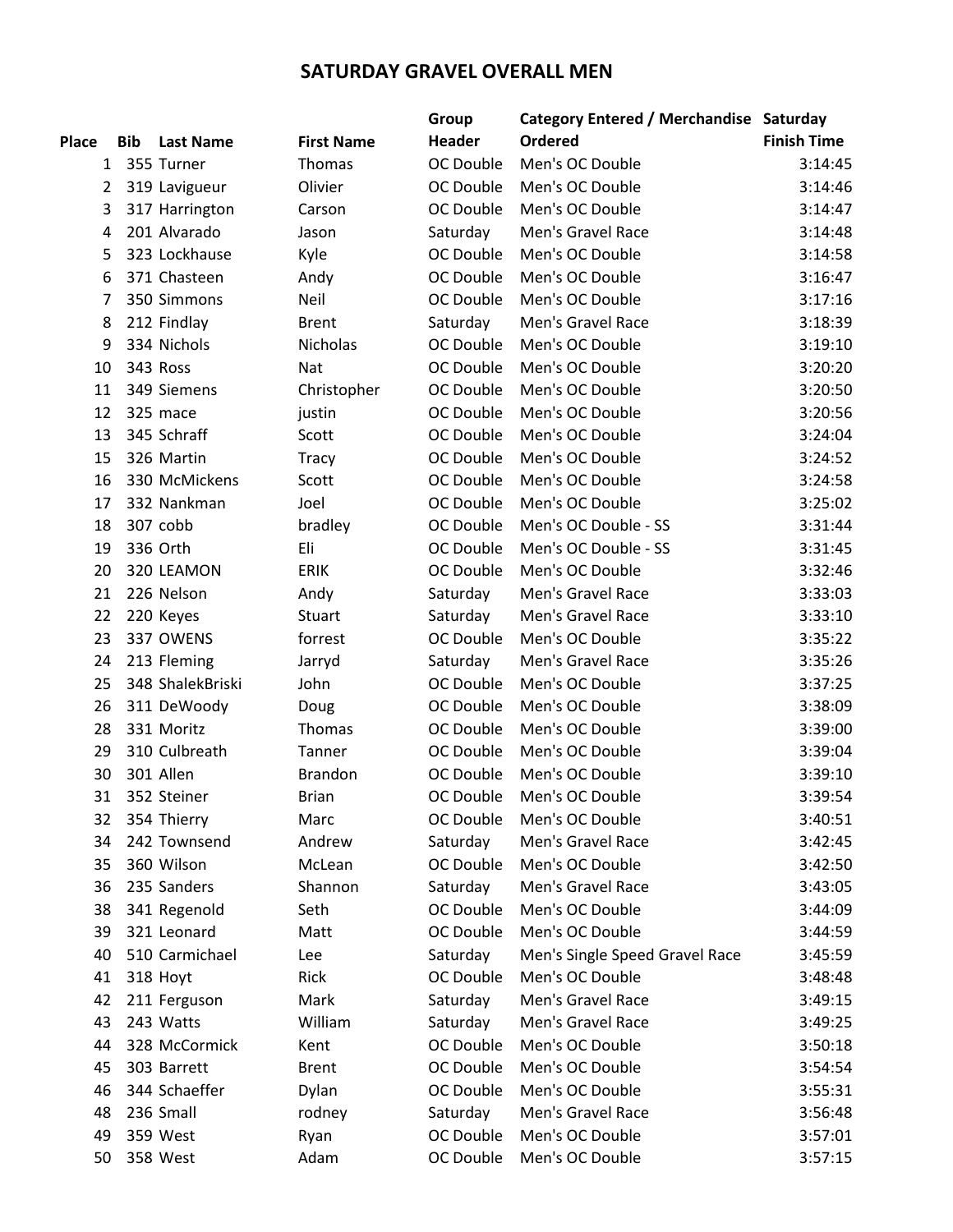|              |            |                  |                      | Group     | Category Entered / Merchandise Saturday |                    |
|--------------|------------|------------------|----------------------|-----------|-----------------------------------------|--------------------|
| <b>Place</b> | <b>Bib</b> | <b>Last Name</b> | <b>First Name</b>    | Header    | Ordered                                 | <b>Finish Time</b> |
| 51           |            | 302 Arivett      | Jesse                | OC Double | Men's OC Double                         | 3:57:21            |
| 52           |            | 50 Jay           | Matt                 | Saturday  | men's gravel race                       | 3:57:38            |
| 53           |            | 356 weakley      | robert               | OC Double | Men's OC Double                         | 3:57:55            |
| 54           |            | 513 Taylor       | Jeremiah             | Saturday  | Men's Single Speed Gravel Race          | 3:58:21            |
| 55           |            | 230 Porter       | Micah                | Saturday  | Men's Gravel Race                       | 3:59:02            |
| 56           |            | 333 Nelson       | <b>Travis</b>        | OC Double | Men's OC Double                         | 3:59:19            |
| 57           |            | 224 Nagel        | Bill                 | Saturday  | Men's Gravel Race                       | 3:59:21            |
| 58           | 335 Orr    |                  | Robert               | OC Double | Men's Single Speed Gravel Race          | 3:59:24            |
| 59           |            | 503 Wagner       | Larry                | SATURDAY  | Men's Single Speed Gravel Race          | 4:01:04            |
| 60           |            | 313 Eaton        | <b>Brad</b>          | OC Double | Men's OC Double                         | 4:01:50            |
| 61           |            | 353 Taylor       | Gabriel              | OC Double | Men's OC Double                         | 4:01:54            |
| 62           |            | 309 COMBS        | <b>CHRISTIAN</b>     | OC Double | Men's OC Double                         | 4:07:36            |
| 63           |            | 218 Herrod       | James                | Saturday  | Men's Gravel Race                       | 4:09:22            |
| 64           |            | 232 Rahman       | Robbin               | Saturday  | Men's Gravel Race                       | 4:09:24            |
| 65           |            | 340 Reel         | Denton               | OC Double | Men's OC Double                         | 4:09:27            |
| 66           |            | 240 St Clair     | Jeff                 | Saturday  | Men's Gravel Race                       | 4:10:03            |
| 68           |            | 329 McKay        | Jim                  | OC Double | Men's OC Double                         | 4:13:28            |
| 69           |            | 305 Bowen        | <b>Bradford</b>      | OC Double | Men's OC Double - SS                    | 4:13:41            |
| 70           |            | 214 Fountain     | James                | Saturday  | Men's Gravel Race                       | 4:15:25            |
| 73           |            | 204 Brown        | <b>Brent</b>         | Saturday  | Men's Gravel Race                       | 4:19:45            |
| 74           |            | 231 Price        | Jeffrey              | Saturday  | Men's Gravel Race                       | 4:24:44            |
| 75           |            | 316 Gregorie     | Doug                 | OC Double | Men's OC Double                         | 4:25:39            |
| 76           |            | 205 Carpenter    | Michael              | Saturday  | Men's Gravel Race                       | 4:25:46            |
| 77           |            | 346 Scoggins     | Javan                | OC Double | Men's OC Double                         | 4:27:08            |
| 78           |            | 209 devegowda    | anil                 | Saturday  | Men's Gravel Race                       | 4:28:04            |
| 79           |            | 210 Devegowda    | Deepak               | Saturday  | Men's Gravel Race                       | 4:28:37            |
| 81           |            | 241 Steiner      | David                | Saturday  | Men's Gravel Race                       | 4:32:01            |
| 82           |            | 239 Sonheim      | Doug                 | Saturday  | Men's Gravel Race                       | 4:32:20            |
| 83           |            | 206 Copeland     | Donnie               | Saturday  | Men's Gravel Race                       | 4:32:21            |
| 86           |            | <b>512 Hall</b>  | Andrew               | Saturday  | Men's Single Speed Gravel Race          | 4:35:24            |
| 87           |            | 221 Kinsala      | Kent                 | Saturday  | Men's Gravel Race                       | 4:36:06            |
| 88           |            | 304 Bellville    | Bill                 | OC Double | Men's OC Double                         | 4:41:12            |
| 90           |            | 347 seeley       | christopher          | OC Double | Men's OC Double                         | 4:41:27            |
| 92           |            | 244 White        | Alan                 | Saturday  | Men's Gravel Race                       | 4:41:38            |
| 93           |            | 308 Collins      | Jeremy               | OC Double | Men's OC Double                         | 4:41:59            |
| 94           |            | 219 Kelley       |                      | Saturday  | Men's Gravel Race                       | 4:45:43            |
| 95           |            | 312 dixon        | Cody                 | OC Double | Men's OC Double                         | 4:48:17            |
| 96           |            | 215 FREEMAN      | greg<br><b>JAMIE</b> |           | Men's Gravel Race                       |                    |
|              |            | 511 frazier      |                      | Saturday  |                                         | 4:48:18            |
| 97           |            |                  | mike                 | Saturday  | Men's Single Speed Gravel Race          | 4:54:34            |
| 98           |            | 361 wiseman      | joshua               | OC Double | Men's OC Double                         | 5:00:54            |
| 99           | 234 rice   |                  | jon                  | Saturday  | Men's Gravel Race                       | 5:00:56            |
| 100          |            | 225 Neill        | Jeff                 | Saturday  | Men's Gravel Race                       | 5:08:07            |
| 103          |            | 228 Olson        | Michael              | Saturday  | Men's Gravel Race                       | 5:12:01            |
| 104          |            | 351 Slaymaker    | Todd                 | OC Double | Men's OC Double                         | 5:12:03            |
| 106          |            | 315 Frizzo       | Marcelo              | OC Double | Men's OC Double                         | 5:12:48            |
| 107          |            | 314 Flor         | Roberto              | OC Double | Men's OC Double                         | 5:12:50            |